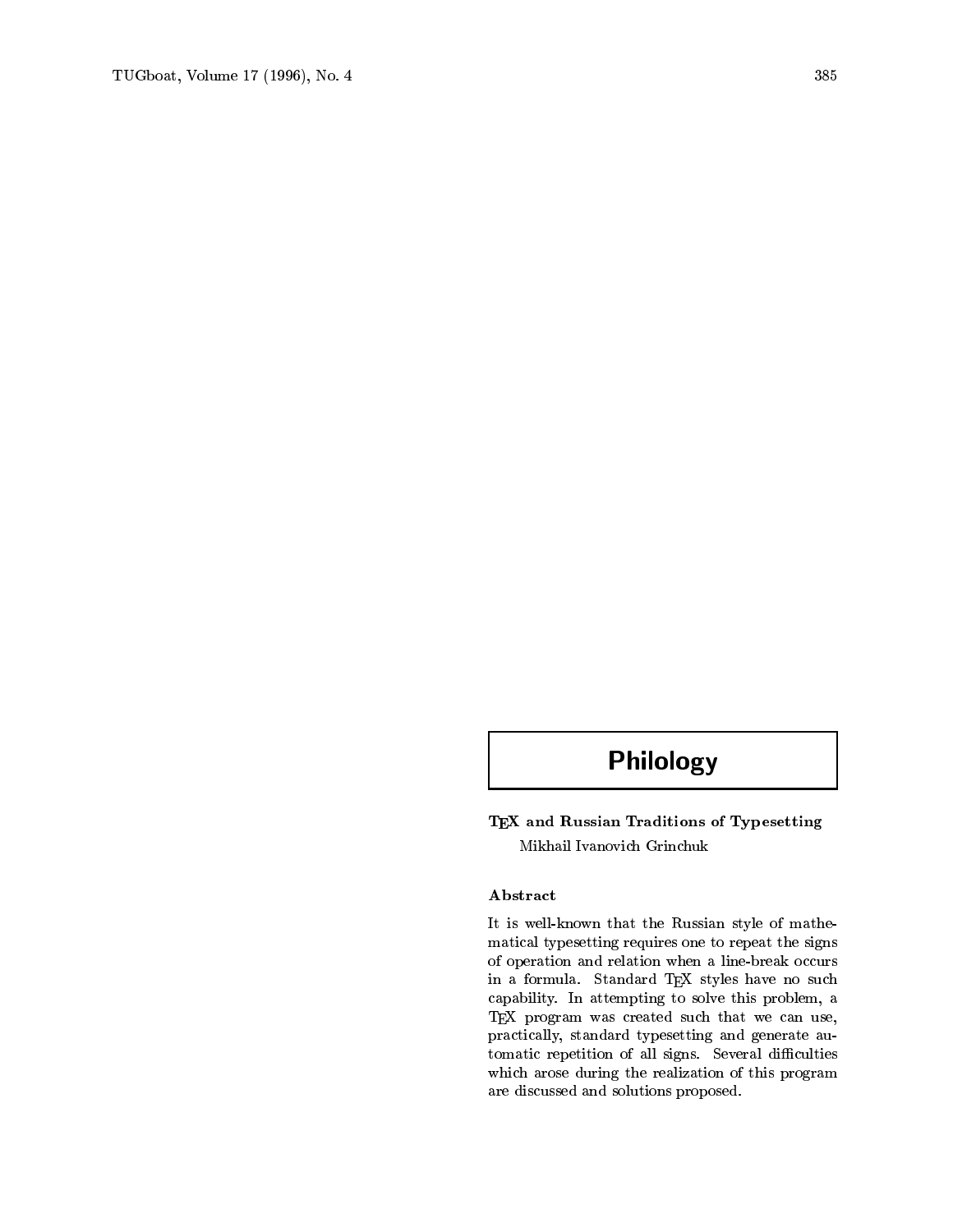### Problems

It is well-known that the remarkable system  $T_F X$ was created in the tradition of English typesetting, which is different from that accepted in Russia, in particular, as concerns the typesetting of mathematical formulae. We shall specify some, more-or-less essential, differences between these two systems. For brevity we shall refer to the systems as E (English) and R (Russian).

- 1. The "proclaim" of theorems in the E system nowadays are typeset by a slanted font  $(\s1),$ whereas in the R system the standard is italic  $(\iota)$ .
- 2. Even in the text, typed by slanted or italic font, the R system requires punctuation marks and digits to be in the "orthogonal" shape (among punctuation marks the distinction is essential for braces, brackets, parentheses, and the marks  $'$ :', ';', '?', '!'). This rule is not the case for fictional literature.
- 3. The R system often requires the use of lett er-spaced typesetting.
- 4. The E system has two kinds of quotation marks: "xxxx" and 'xxxx'. The R system has two kinds too, but these are different:  $\langle xxxxx \rangle$ and  $, \mathbf{x} \mathbf{x} \mathbf{x}^n$ .
- 5. Use of dashes. It is possible to illustrate four distinct situations:
	- a) ...we shall take  $2-3$  litres of water...
	- b) ... we shall take two---three litres of water...
	- c) ...the Newton-Leibnitz formula...
	- d) ...and other—they do not want...

The E system distinguishes between short  $(-)$ and long  $(-)$  dashes; the first one is used for cases (a) and (b). In case (c), the hyphen char (-) is usually used, though it leads to confusion between two surnames and one double surname. In all four cases, the dash is used without spaces at either end, and a possible line break may occur following the dash.

In contrast with the E system, the R system has only the long dash, surrounded by spaces (half the width of a usual space). [Though it may appear rather strange, in my opinion, it would be more regular to act in the following manner: in case (a) to use a short dash without spaces; in case (b)-the long dash without spaces; in case  $(c)$ —the long dash with half-spaces; and in case  $(d)$ —the long dash with normal spaces.] The possible line-break in all cases would occur after a dash.

- 6. The R system does not recommend increasing space between sentences (i.e., we use  $"\frac{\text{``rench spacing''}}{\text{``rench spacing''}}$
- 7. There are some differences in punctuation of headings and captions: the E system accepts "1.1 Introduction" and "Fig. 1.", but the R system uses  $"1.1.$  Introduction" and  $"Fig. 1".$
- 8. There is a short list of non-equal "mathematical words": tan/tg, cosec/csc, sinh/sh, etc.
- 9. The R system uses \varphi, \varkappa, \varepsilon, \varnothing, \leqslant, and  $\mathcal{L}_{\mathbf{C}}$  is the instead of  $\mathcal{L}_{\mathbf{C}}$  instead of  $\mathcal{L}_{\mathbf{C}}$  is the properties of  $\mathcal{L}_{\mathbf{C}}$ \emptyset, \le, and \ge.
- 10. With regard to ellipses, the R system uses \cdots only in products of the form  $x_1 \cdots x_n$ . All other cases requires \ldots. The R system does not use 4-dot ellipses, and in combination with '?' or '!' uses "?.." and "!.." (i.e., two dots).
- 11. And now the most essential: the E system permits one to break a formula after a binary operation or binary relation, but the R system also requires repetition of the mark at the beginning of the second line. This is true also for \dots.

# Some Solutions

For almost all of the listed differences, it is very easy to add to or modify T<sub>E</sub>X. Corresponding to the previously listed items:

- 1. If the fonts are switched \manually", there is no problem; otherwise, it is necessary to make slight corrections to the style file.
- 2. The optimum solution is to have slanted and italic fonts with non-slanted punctuation and digits. If we have no such fonts, then when necessary, it is possible either to use something like  ${\rm C}_{\rm}$  or  $(\$ , or to define a command like  $\det\{( {\rm rm}(\} )$ .
- 3. If you require much letterspaced text, it is possible to insert spaces manually (but perhaps, it is better not to use spaces, but to use the  $\langle \,\cdot\,\rangle$ . Here we need to increase interword spacing (up to \quad), and where appropriate to insert discretionary hyphens \-.

It is not very difficult to write a command for the call " $\spadesuit$ spaced{Proof}" to generate " $P$  r o o f", but there are possible difficulties in a situations like

\spaced{Lemma 9\$'\$ \cite{17} (the main)}

4. Either you have «such» quotes, or not. Russian TFX manuals try to standardize commands (written by Cyrillic letters) —  $\lambda$ k and  $\pi$  (or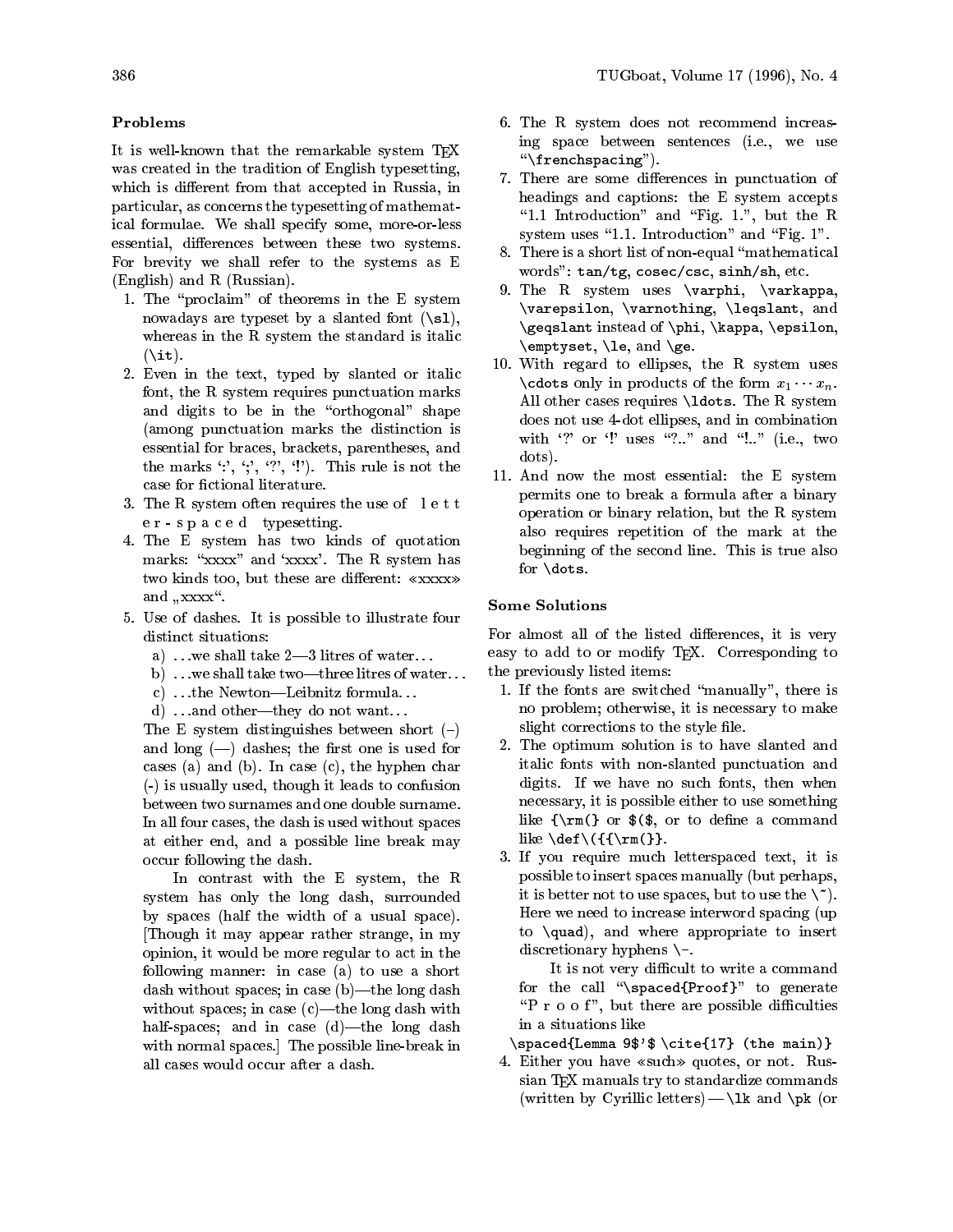$\sum_{i=1}^{\infty}$  and  $\sum_{i=1}^{\infty}$  as shortcuts for  $\sum_{i=1}^{\infty}$  and  $\sum_{i=1}^{\infty}$ chka" and \Pravaya Kavychka" (Left Quote and Right Quote). But it is more natural to use the ligatures  $\ll$  and  $\gg$  (there will be no difficulties associated with "eating" the following spaces).

The and  $\alpha$  be made of existing of existing of existing  $\alpha$ signs; they are the same as used in german.sty  $(\mathbf{w}_i)$ commands  $\gtrsim$  and  $\gtrsim$  However, it is more natural to type ",," and "".".

5. If we do not use "half-spaces", it is enough to use a combination  $"---"$  with a space added at the end. The half-space is produced as

```
\cdot . The matrix \cdot is the space of the space of the space of the space of the space of the space of the space of the space of the space of the space of the space of the space of the space of the space of the space of 
\lambda . The space of \lambda and \lambda and \lambda\thehalfspace=\ddot \Omega . The second measurement \ddot \Omega , where \ddot \Omega is the \ddot \Omegap = 0 , the \frac{1}{2} - the second dimensional \frac{1}{2} and \frac{1}{2}minus \ldots and \ldots and \ldots and \ldots , and \ldots\ddotsc . \ddotsc \ddotsc \ddotsc because \ddotsc \ddotsc \ddotsc\hskip \thehalfspace
       \lambda = \frac{1}{2} , we have seen the set of \lambda
```
- 6. For this item, we use \frenchspacing.
- 7. Requires either manual correction at each point, or it is necessary to correct the style files (for LATEX, such work was done by Lwowsky).
- 8. This is also relatively simple find how  $\tan$ is defined, and define the  $\tg$  in the same way.
- 9.  $A_{\mathcal{M}}S$ -T<sub>E</sub>X has all necessary marks. In other cases you need to load  $A_{\mathcal{M}}S$ -TEX fonts msam and msbm.
- 10. The easiest solution is to use only the commands \cdots and \ldots.
- 11. See the next section.

#### The Choices

In one approach, we can make, for example, a breakable " $+$ " sign like this:

```
\def\plus{\discretionary{+}{}{}+}
```
or

\def\plus{+\discretionary{}{+}{}}(the more natural variant

\def\plus{\discretionary{+}{+}{+}}

is impossible, because in mathematics mode, the  $\mathcal{L}$  are the shown  $\mathcal{L}$  third show shown be empty). The extra shown is the extra shown in the state of  $\mathcal{L}$ second variant provides a more correct spacing.

Naturally, if you are using such commands, it is necessary to forbid "built-in" math breaks, making the parameters \relpenalty and \binoppenalty more than 10000.

The offered choices are not too successful for two reasons—first, the  $\dist$ -discretionary mark will always be large (\scriptstyle is ignored); and

secondly, the object inside  $\distance$  discretionary is textual, and the transition here to mathematics is impossible. impossible. The contract of the contract of the contract of the contract of the contract of the contract of the

A more reliable solution is a pair of commands \def\brokenrel#1{%

```
\mathrel{#1}\selector{#1}}\def\brokenbin#1{%\mathbin{#1}\selector{#1}}
```
(which means that to have a breakable command like the user must the user type the user the user  $\sim$  $\ldots$  for the breakable operation  $\ldots$  times  $\ldots$  percentting is \brokenbin\times). Here the command  $\sim$  is defined as is defined as  $\sim$ 

```
\def\selector#1{\mathchoice
              {\mathcal{L}} \mathcal{L} \mathcal{L} \mathcal{L} \mathcal{L} \mathcal{L} \mathcal{L} \mathcal{L} \mathcal{L} \mathcal{L} \mathcal{L} \mathcal{L} \mathcal{L} \mathcal{L} \mathcal{L} \mathcal{L} \mathcal{L} \mathcal{L} \mathcal{L} \mathcal{L} \mathcal{L} \mathcal{L} \mathcal{L} \mathcal{L} \mathcal{{\hbox{$\displaystyle#1$}}{}}%{\bf x} , where {\bf x} is a set of the set of the set of the set of the set of the set of the set of the set of the set of the set of the set of the set of the set of the set of the set of the set of the set of the set of 
                      {\hbox{\sf \char'145}~}{\bf x} , where {\bf x} is a set of the set of the set of the set of the set of the set of the set of the set of the set of the set of the set of the set of the set of the set of the set of the set of the set of the set of 
                       {\hbox{\sf \{kscriptstyle}+1$}}{\hbox{\sf \{l}}\}{\bf x} , where {\bf x} is a set of the set of the set of the set of the set of the set of the set of the set of the set of the set of the set of the set of the set of the set of the set of the set of the set of the set of 
                      {\hbox{\sf \sc{s}}\operatorname{scriptstyle{stylef1}}}\}
```
It is more convenient, however, rather than input the commands \brokenrel and \brokenbin manually, to redefine the "breakable" operation as:

```
\let\originaltimes=\times\def\times{\brokenbin\originaltimes}
```

```
\let\originalleqslant=\leqslant\def\leqslant{\brokenrel\originalleqslant}
```
One must not overlook the command \not:

```
\let\originalnot=\not\def\not#1{\brokenrel{\originalnot#1}}
```

```
In a similar way it is possible to make breakable
marks "+", "-", "<", ">", and "=" (as well as
\lq^{\prime\prime} *"):
```

```
\mathcode`\+="8000{\hat{\zeta}}\gdef+{\brokenbin{\mathchar"202B}}}
```
\mathcode`\>="8000 $\{\catcode'\>=\active$  ${\color{red}\ldots}\,$ \gdef>{\brokenrel{\mathchar"313E}}}

(codes "202B and "313E, etc., are used in the beginning of format files like plain.tex or 1plain.tex, where the \mathcode table is set).

But the methodical realization of all such redefinitions may lead to some unexpectedly strange breaks:

```
\ldots \ldots system of \geq> n vectors......
\ldots.... has the value of --1 or -2 .....
\ldots x = --y.\ldots..
\ldots \ldots x = (-
```